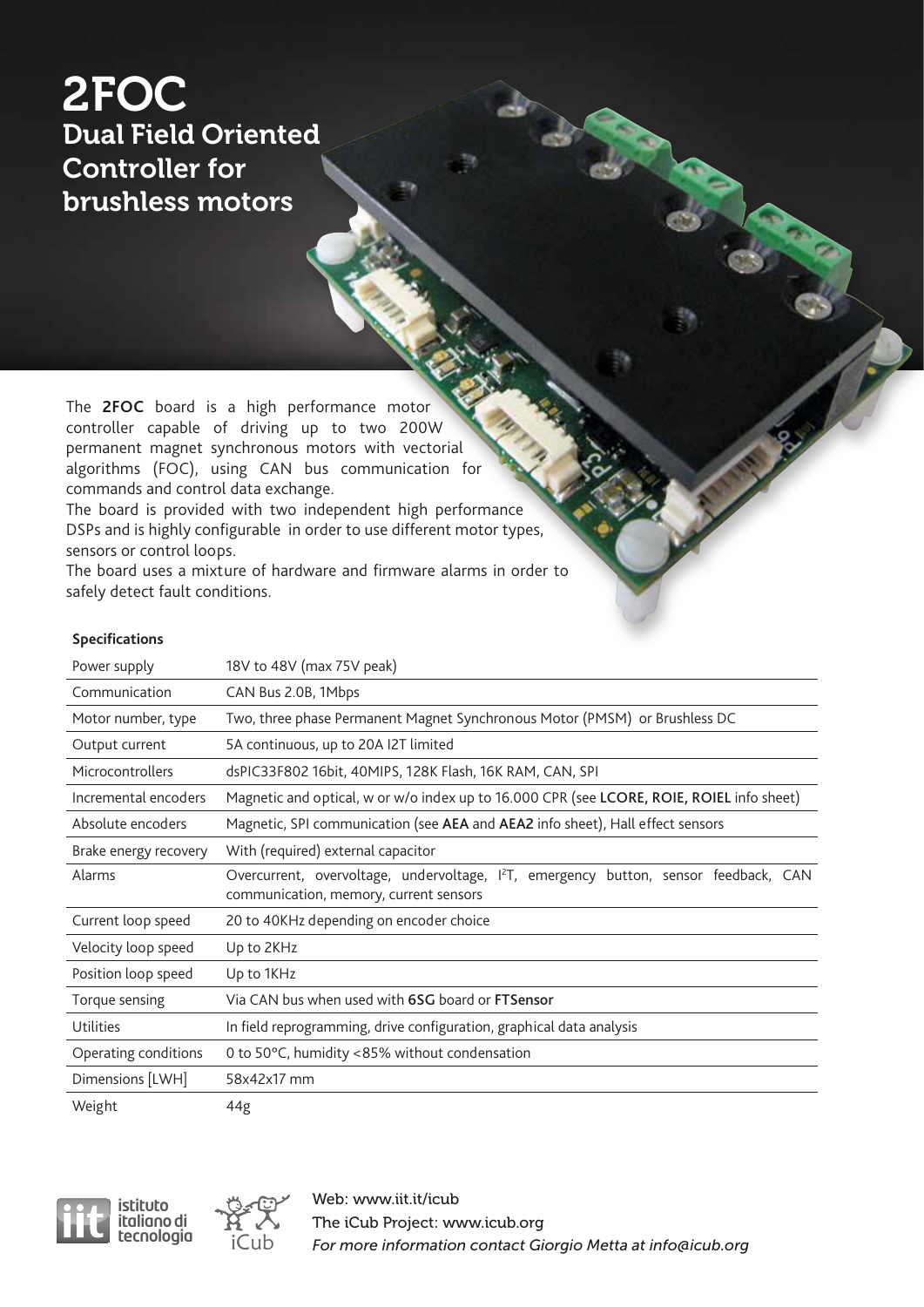6SG 6 channels straingauge interface with CAN Bus communication

The 6SG board is a miniature board capable of interfacing up to 6 straingauge technology in half bridge sensor configuration.

The board includes six independent analog amplifiers with digitally configurable gain, digitally controlled offset correction, analog filtering, A/D conversion. The board uses a high performance DSP for digital filtering, calibration matrix calculation and CAN communication.

#### Specifications

| Power supply         | 5V±10%, current consumption max 100mA, provided from CAN Bus connector                                                  |
|----------------------|-------------------------------------------------------------------------------------------------------------------------|
| Communication        | CAN Bus 2.0B, 1Mbps                                                                                                     |
| Analog channels      | 6, in half bridge configuration                                                                                         |
| Output data          | 16 bit, 6 channels, up to 1K messages/sec                                                                               |
| Microcontroller      | dsPIC33F802 16bit, 40MIPS, 128K Flash, 16K RAM, CAN, SPI                                                                |
| Alarms               | CAN communication, memory, ADC and PGA                                                                                  |
| Digital filter       | 6 indipendent 5th order IIR                                                                                             |
| A/D Converter        | 16 bit, 200ksps                                                                                                         |
| Gain settings        | ■ First stage from 4 to 6.4 in 128 steps<br>Second stage from 17.5 to 200 in 8 steps<br>" Combined gain from 70 to 1280 |
| Offset correction    | 256 Analog steps plus digital offset correction                                                                         |
| <b>Utilities</b>     | In field reprogramming, device configuration, graphical data analysis                                                   |
| Operating conditions | 0 to 50 $\degree$ C, humidity <85 without condensation                                                                  |
| Dimensions [LWH]     | 34x16x6.5mm                                                                                                             |
| Weight               | 10 <sub>g</sub>                                                                                                         |





Web: www.iit.it/icub The iCub Project: www.icub.org *For more information contact Giorgio Metta at info@icub.org*

**ESG-11A**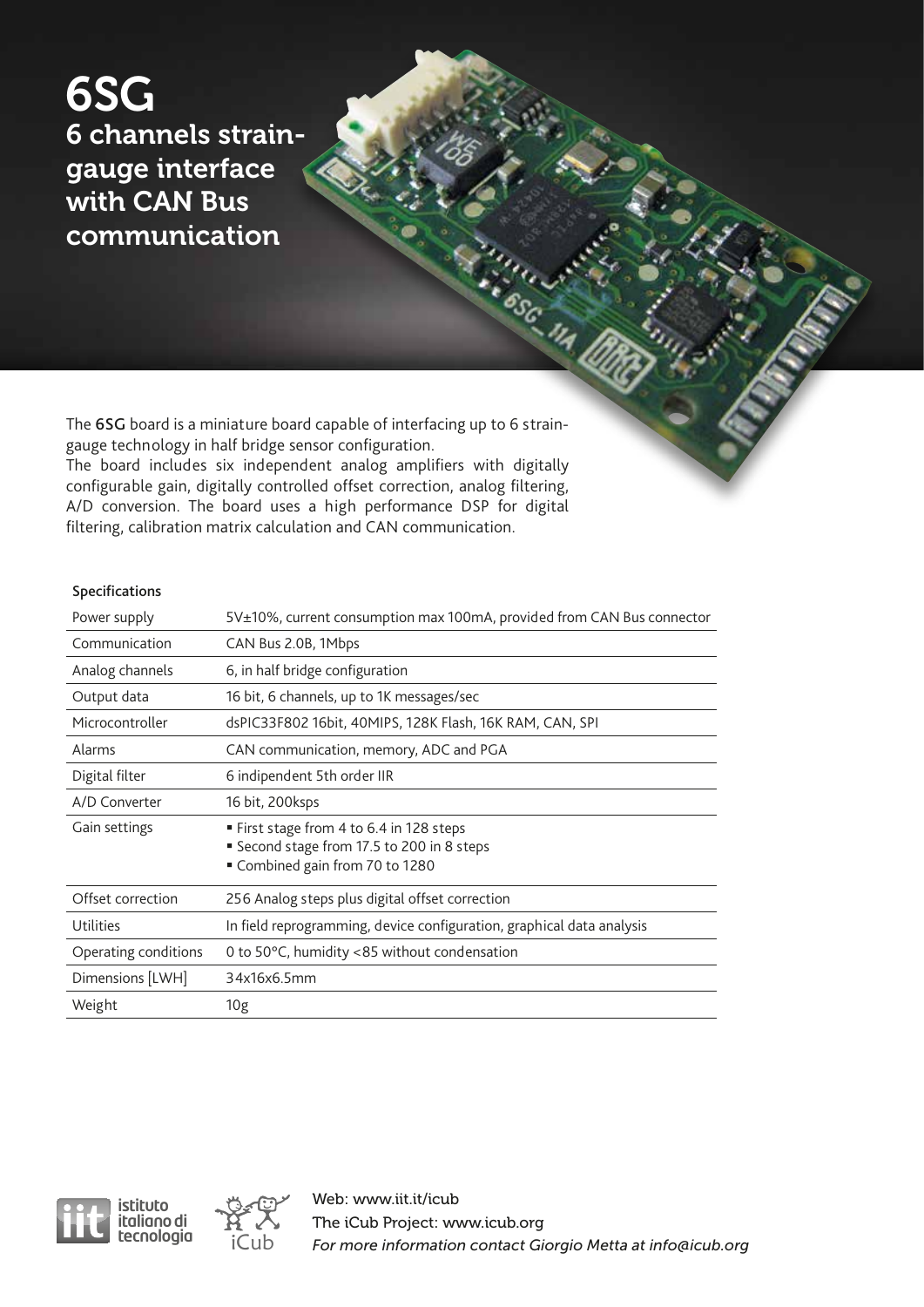## AEA-001 AEA-002 Absolute Magnetic Encoders





Contactless magnetic rotary encoder in two different sizes for accurate angular measurement over a full turn of 360°.

### Specifications

| Power supply         | 5V±10%, current consumption max 30mA          |
|----------------------|-----------------------------------------------|
| Communication        | up to 1Mbps SSI serial communication          |
| Resolution           | 12 bit [0.0875°]                              |
| Operating conditions | 0 to 70°C, humidity <85% without condensation |
| Magnet               | Diametric Magnet NdFeB, Grade N35, D6x2.5mm   |
| Dimensions [LWH]     | AEA-001: 14x11x5mm AEA-002: 16x7x4mm          |
| Weight               | 5g                                            |





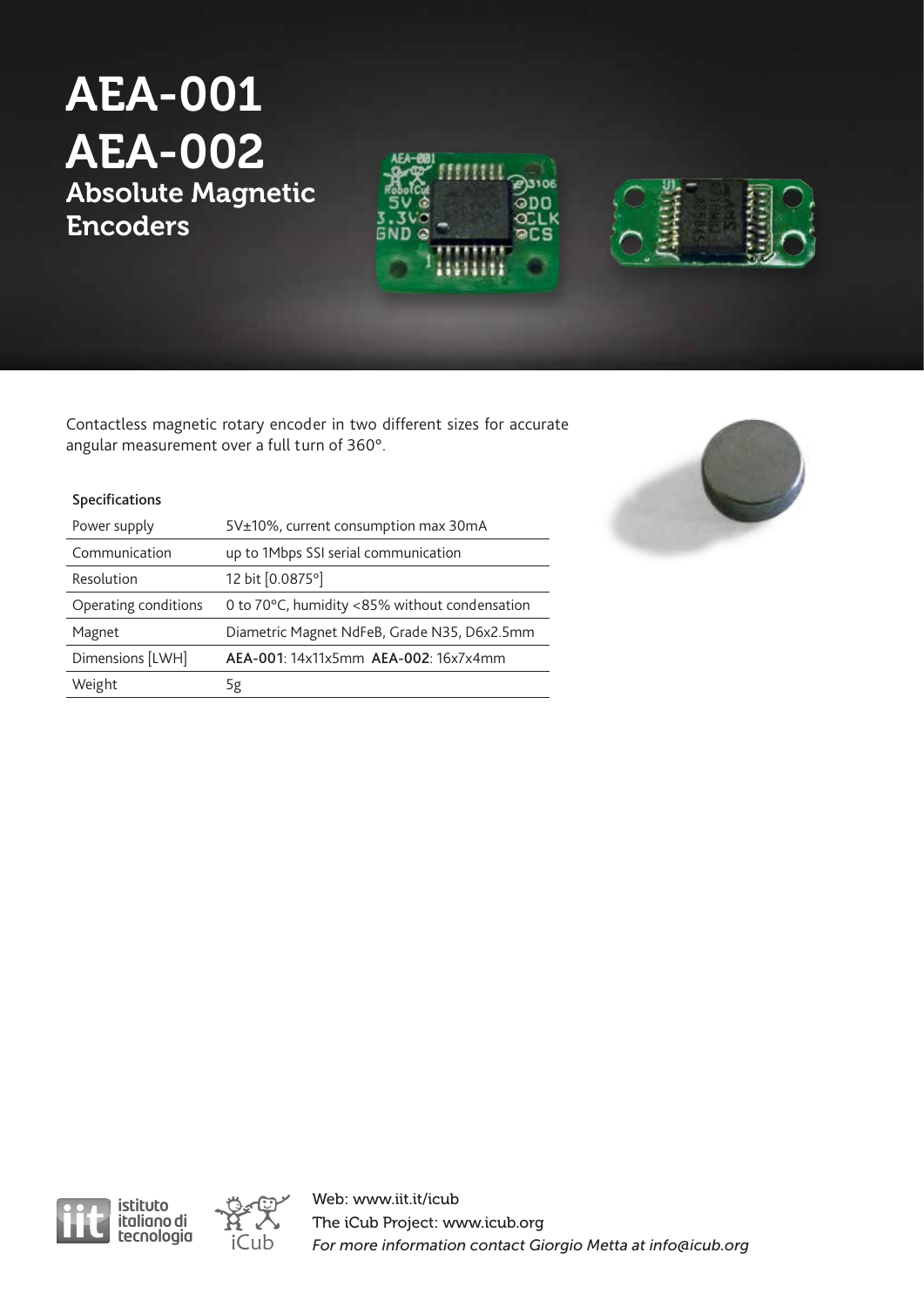### **FTSens** 6 axis torque and force sensor with CAN Bus communication

The FTSens is capable of measuring 3 forces and 3 torques (in a Cartesian reference system) using a CAN bus line to transmit data in digital form. The sensor is based on semiconductor strain-gauge technology; the mechanical assembly contains all the signal conditioning electronics and a microcontroller for communication.

### Specifications

| Power supply           | 5V±10%, current consumption max 100mA, provided from CAN Bus connector |
|------------------------|------------------------------------------------------------------------|
| Communication          | CAN Bus 2.0B, 1Mbps                                                    |
| Channels               | Six, 3 torques (Tx, Ty, Tz) and 3 forces (Fx, Fy, Fz)                  |
| Measure range          | 2000 N (Fx, Fy, Fz) 40 Nm (Tx, Ty) 30 Nm (Tz)                          |
| Resolution             | 0.25 N (Fx, Fy, Fz) 0.049 Nm (Tx, Ty) 0.037 Nm (Tz)                    |
| Output data            | 16 bit, 6 channels, up to 1K messages/sec                              |
| Microcontroller        | dsPIC30F4013 16bit, 30MIPS, 48K Flash, 2K RAM, CAN, SPI                |
| Alarms                 | CAN communication, memory, ADC and PGA                                 |
| Digital filter         | 6 indipendent 5th order IIR                                            |
| A/D Converter          | 16 bit, 250ksps                                                        |
| Gain settings          | Fixed analog gain                                                      |
| Offset correction      | digital offset correction                                              |
| Utilities              | In field reprogramming, device configuration, graphical data analysis  |
| Operating conditions   | 0 to 50°C, humidity <85% without condensation                          |
| Dimensions $[\Phi, H]$ | 45x18mm                                                                |
| Weight                 | 122g                                                                   |





S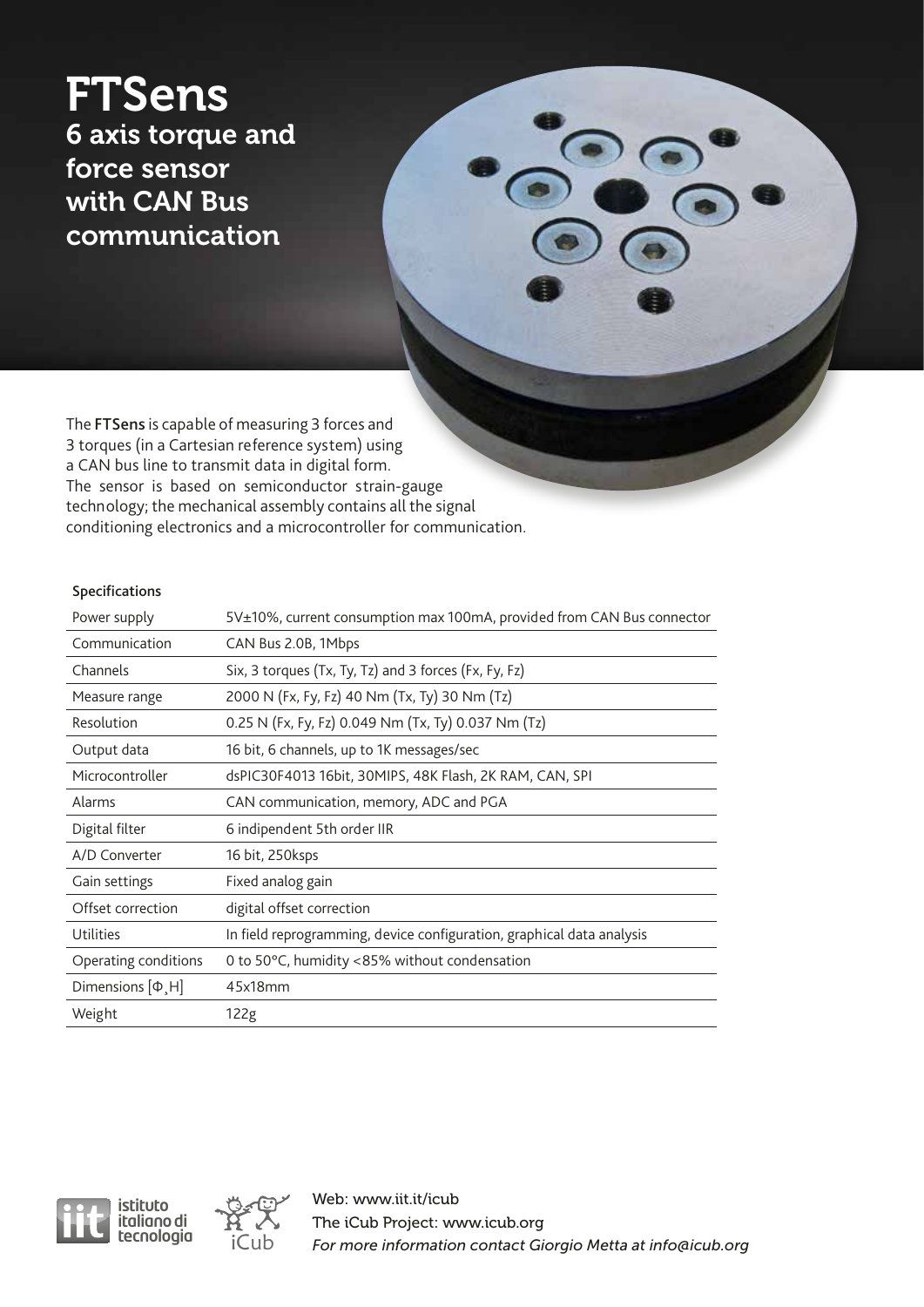## MAIS

15 channels analog hall effect sensor interface with CAN Bus communication



The MAIS is a miniature board for the acquisition of 15 analog signals that can be used to interface absolute position sensors in hall effect or resistive technology.

The board includes analog filtering, multiplexing, A/D conversion and a microcontroller that manages the acquisition sequence and CAN communication.

### Specifications

| Power supply         | 5V±10%, current consumption max 100mA, provided from CAN Bus connector |
|----------------------|------------------------------------------------------------------------|
| Communication        | CAN Bus 2.0B, 1Mbps                                                    |
| Analog channels      | 15 analog channels, 05V                                                |
| Microcontroller      | dsPIC30F4013 16bit, 30MIPS, 48K Flash, 2K RAM, CAN, SPI                |
| A/D Converter        | 12 bit, 200ksps                                                        |
| Utilities            | In field reprogramming, device configuration, graphical data analysis  |
| Operating conditions | 0 to 50°C, humidity <85% without condensation                          |
| Dimensions [LWH]     | 60x17x6mm                                                              |
| Weight               | 10g                                                                    |



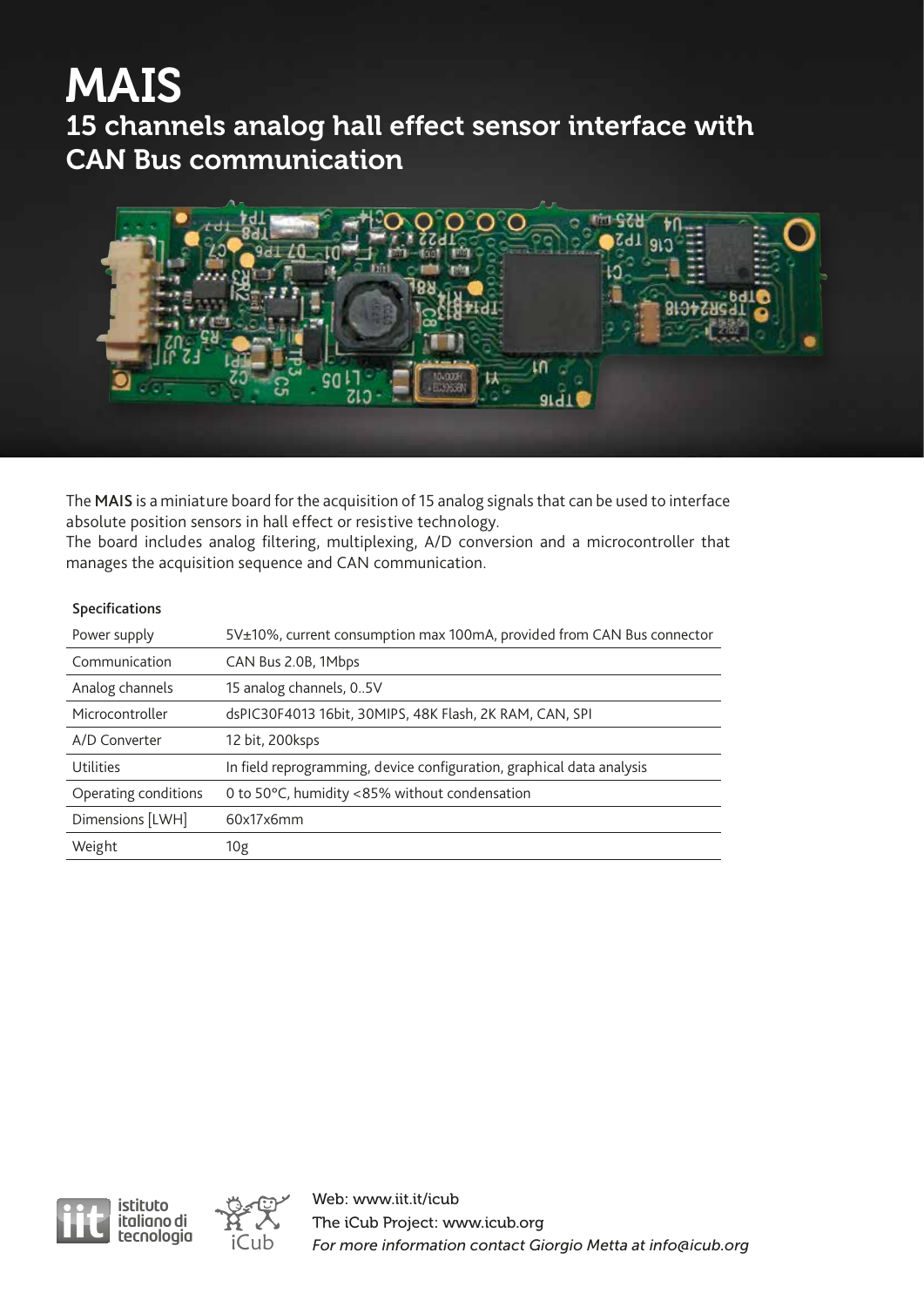## MC4-001 MCP-001 Quad DC Motor Driver

The MC4 board is a small motor controller capable of driving up to four brushed DC motors, using CAN bus communication for commands and control data exchange. This is complemented by a small power supply board (MCP).

| <b>Specifications</b> |                                                                                                     |
|-----------------------|-----------------------------------------------------------------------------------------------------|
| Power supply          | 12 to 24V                                                                                           |
| Communication         | CAN Bus 2.0B 1Mbps                                                                                  |
| Motor number, type    | 4 Brushed DC motors                                                                                 |
| Output current        | 1A continuous, 2A overcurrent protection                                                            |
| Microcontrollers      | Freescale DSP56F807, 80MHz, 144KB Flash, 8KB SRAM, 2KB EEPROM                                       |
| Incremental encoders  | Magnetic and optical, with an index up to 16.000cpr (see LCORE, ROIE, ROIEL info sheet)             |
| Absolute encoders     | Magnetic, SPI communication (see AEA and AEA2 info sheet), Analog Hall effect sensors               |
| Alarms                | Overcurrent, <sup>12</sup> T, emergency button, sensor feedback, CAN communication, current sensors |
| Velocity loop speed   | Up to 1KHz                                                                                          |
| Position loop speed   | Up to 1KHz                                                                                          |
| Utilities             | In field reprogramming, the board can be either stacked or connected trough a cable                 |
| Operating conditions  | 0 to 50°C, humidity <85% without condensation                                                       |
| Dimensions [LWH]      | MC4 80x30x9mm / MCP 80x30x11mm                                                                      |
| Weight                | MC4 20g / MCP 20g                                                                                   |
|                       |                                                                                                     |



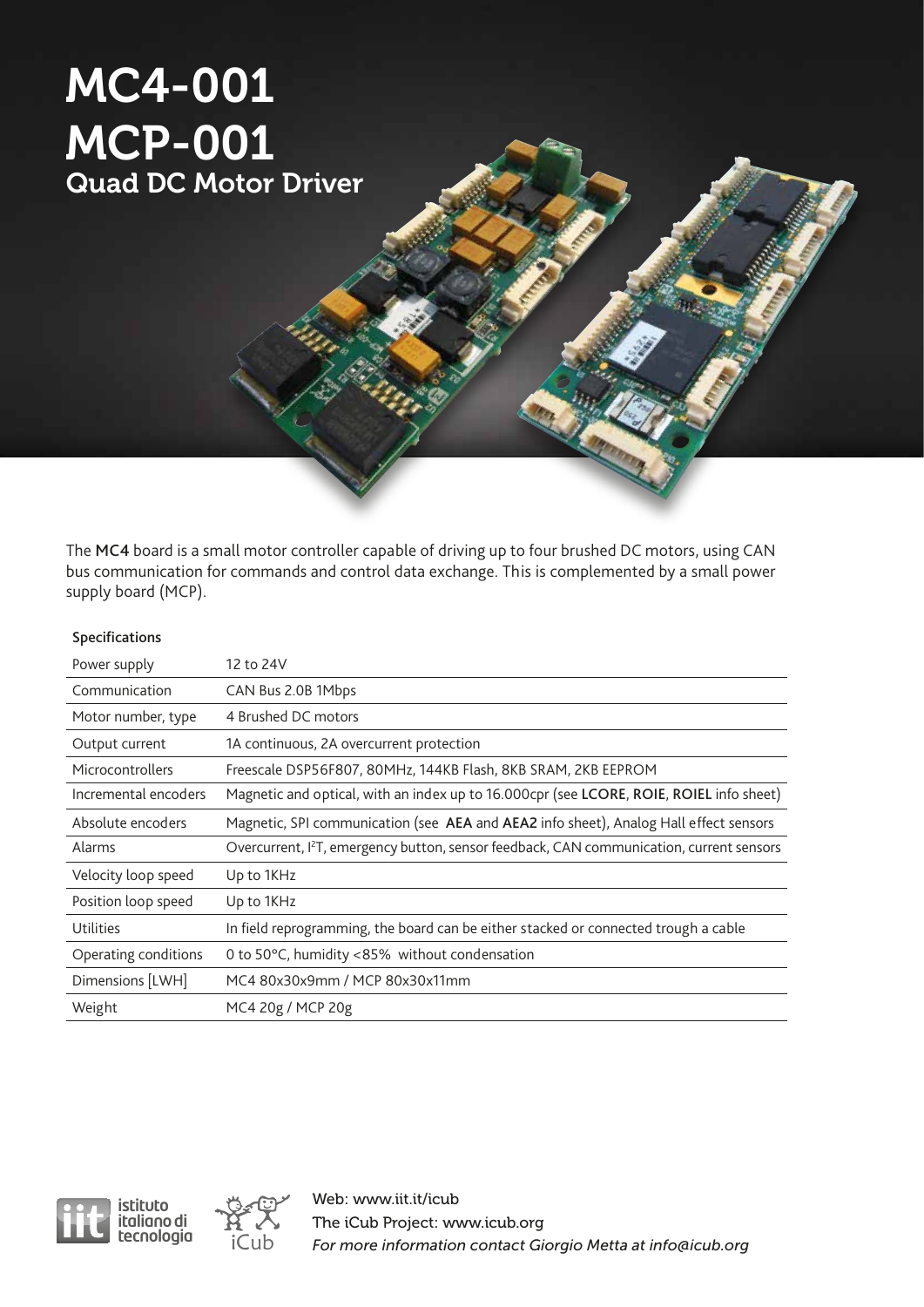# ROIE, ROIEL, LCORE

high resolution incremental encoders in optical reflective technology



The Reflective Optical Encoder in two different sizes (ROIE, ROIEL) and LCORE (Low Cost Reflective Encoder) boards are a series of incremental encoders with resolution from 1000 to 4000ppr (4000 to 16000cpr). The encoders use low cost reflective disks or linear scales.

### ROIE, ROIEL Specifications

| Power supply         | 5V±10%, current consumption max 30mA                         |
|----------------------|--------------------------------------------------------------|
| Ouput channels       | Quadrature differential or single ended A and B, 5V CMOS/TTL |
| Resolution           | 2048ppr (8196cpr)                                            |
| Operating conditions | 0 to 70°C, humidity <85% without condensation                |
| Dimensions [LWH]     | ROIE 14x24x4.3mm / ROIEL 28x25x4.3mm                         |
| Weight               | 10g                                                          |

### LCORE Specifications

| Power supply         | 5V±10%, current consumption max 10mA                                                                                           |
|----------------------|--------------------------------------------------------------------------------------------------------------------------------|
| Ouput channels       | Quadrature single ended A, B and Index, 5V or 3.3V configurable                                                                |
| Resolution           | 1000ppr (4000cpr) with 1x interpolation<br>2000ppr (8000cpr) with 2x interpolation<br>4000ppr (16000cpr) with 4x interpolation |
| Operating conditions | -20 to 85°C, humidity <85% without condensation                                                                                |
| Dimensions [LWH]     | 14x24x2.6mm                                                                                                                    |
| Weight               | Ьg                                                                                                                             |



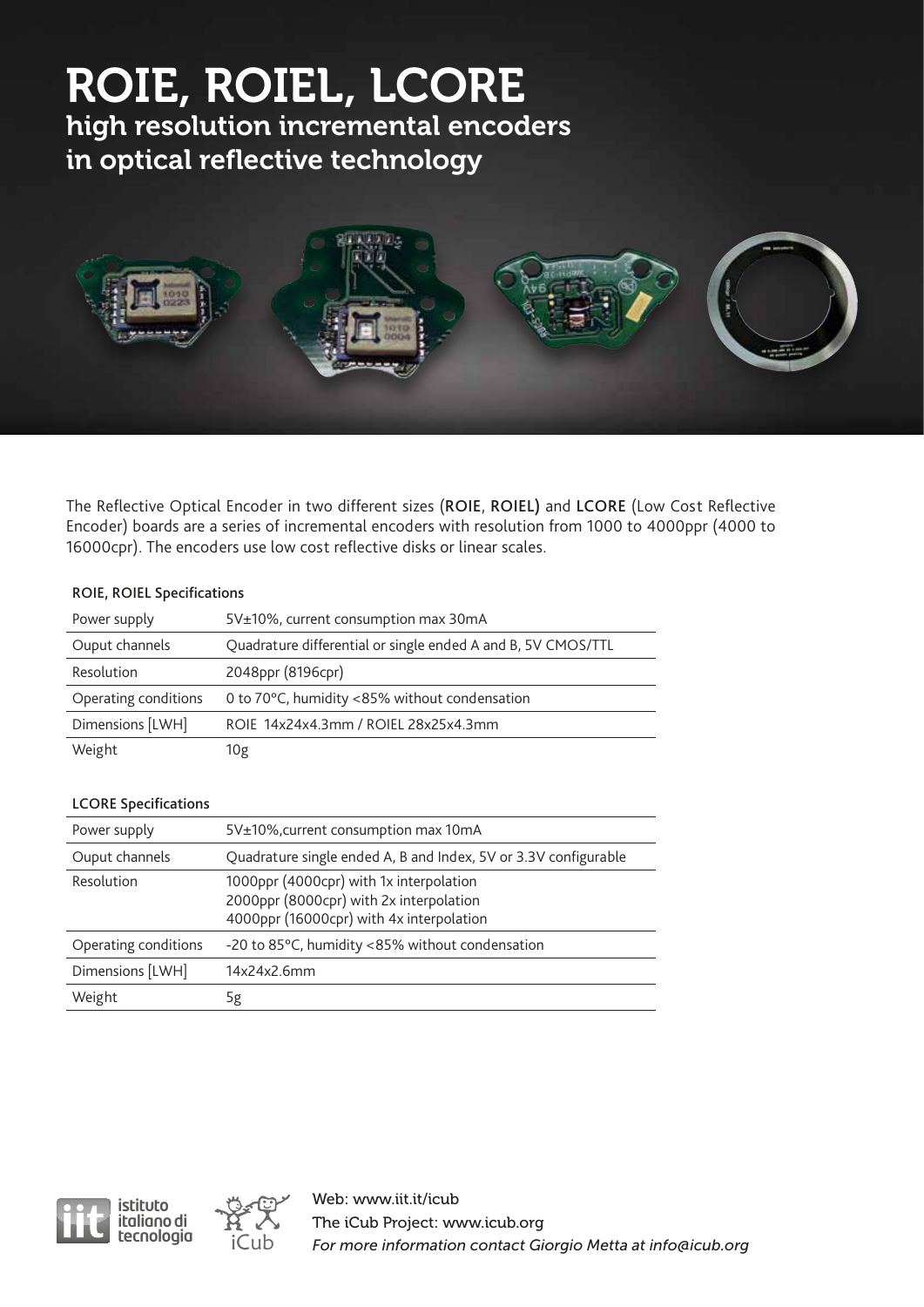### Artificial Skin with MTB interface boards

Large Area tactile sensor based on capacitive technology. Up to 16 triangles with 12 sensors each (192 taxels) interconnected on a flexiblepcb driven by a microcontroller board (MTB). The skin can be cut from the triangular panel and applied to any 3D surface.



### Specifications

| Power supply         | 5V±10%, current consumption max 70mA                                        |
|----------------------|-----------------------------------------------------------------------------|
| Communication        | CAN Bus 2.0B 1Mbps                                                          |
| Microcontroller      | dsPIC30F4011 16bit, 40MIPS, 48K Flash, 2K RAM, CAN, SPI                     |
| Resolution           | 8 bit                                                                       |
| <b>Bandwidth</b>     | From 25Hz up to 250Hz                                                       |
| Utilities            | In field reprogramming, drive configuration, graphical data analysis        |
| Operating conditions | 0 to 50°C, humidity <85% without condensation                               |
| Dimensions [LWH]     | MTB 25.5x17.4x7mm / Triangle side of 30mm, etched on a 0.22 mm flexible PCB |
| Weight               | MTB 2g / Triangle 0.3g                                                      |



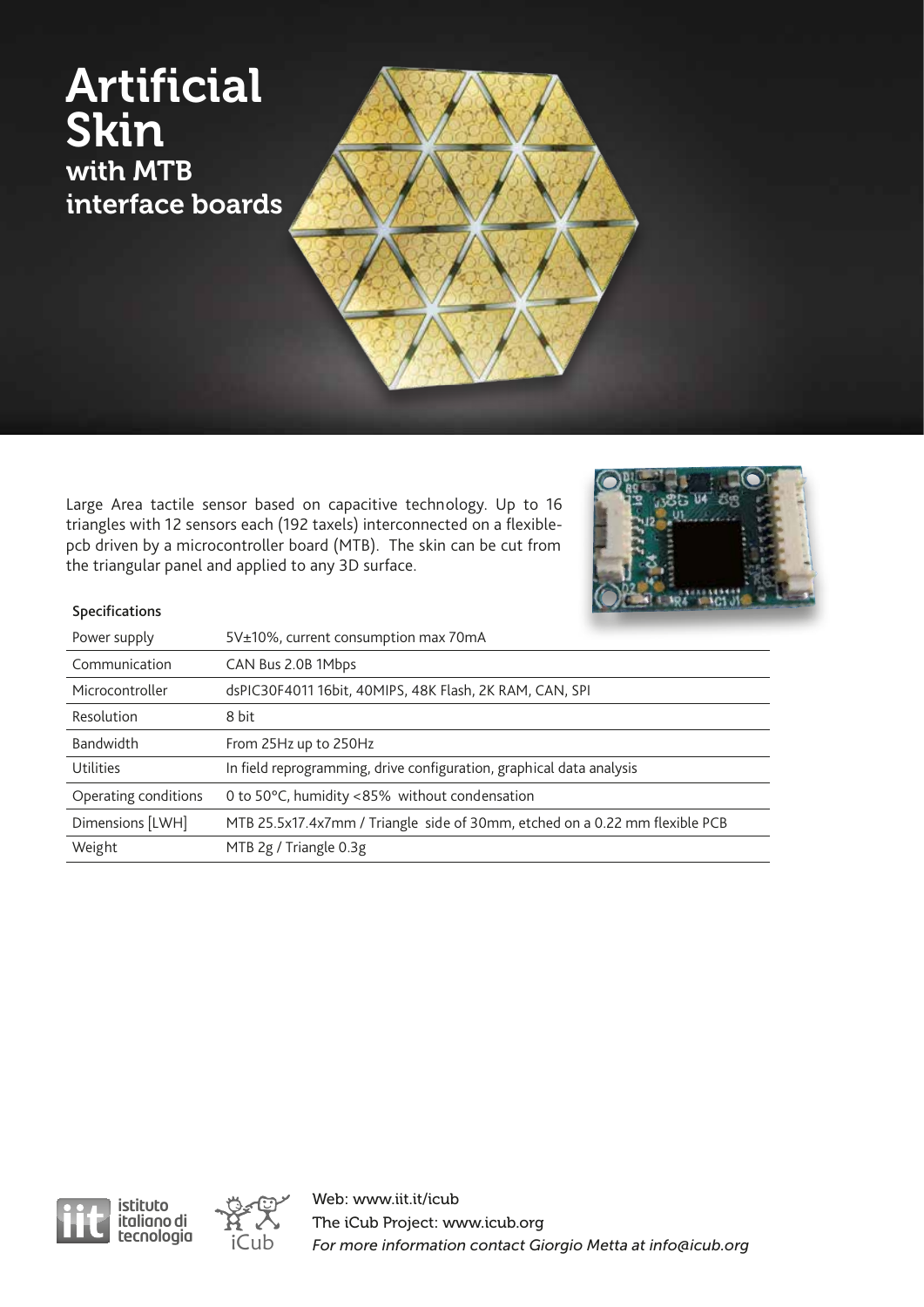

The EMS4 card is a 32-bit Arm Cortex-M4 embedded microcontroller based device designed for managing several communication channels in robotic applications. Its main function is to provide the bridges among two Ethernet 10/100 base-T high-speed link, two CAN-2.0B buses and six SPI-master buses. When connected to external motor-driver cards (i.e. 2FOC, BLL/BLP or MCP/MC4), the EMS4 embedded microcontroller provides enough computational power to directly manage up to four motor control-loops.

#### Specifications

| Power supply                | Operating: 9.5Vcc to 58Vcc                                                                                                                                      |
|-----------------------------|-----------------------------------------------------------------------------------------------------------------------------------------------------------------|
| Microcontroller             | STM32F407VGT6, ARM Cortex M4 168MHz clock                                                                                                                       |
| Memory                      | 256KB Flash ROM, 64KB SRAM and 64KB non-volatile EEPROM                                                                                                         |
| Communications              | Ethernet 10/100Mbps MAC with IEEE1588 capability. On board managed switch with dual<br>10T/100TX PHY ports, with auto-MDI/ MDI-X protocol                       |
| <b>Expansion buses</b>      | 2 independent CAN 2.0B buses / 6 (3x2 multiplexed) SPI Master buses                                                                                             |
| Special functions           | 3 axes accelerometer: 16bit output, full scale 2g, 4g or 8g<br>3 axes gyroscope: 16bit output, full scales 250dps, 500dps or 2000dps                            |
| Expansion I/O               | 7 general purpose terminals configurable as digital I/O, incremental encoder inputs, PWM<br>outputs, analog inputs (6 channels), and analog outputs (2 channel) |
| Generated power supply      | 5Vcc ±3%, max. 450mA (CAN and SPI buses) / 3.3Vcc ±3%, max 200mA (CAN and SPI buses)                                                                            |
| Tools                       | Programming and debugging tools from ST, Kail, GNU, Raisonance, IAR and others. JTAG or<br><b>USART</b> download                                                |
| <b>Operating Conditions</b> | 0°C to 50°C, relative humidity <85% (operating)                                                                                                                 |
| Dimensions [LxWxH]          | 58x42x11 mm (2.28x1.65x0.43 in)                                                                                                                                 |
| Weight                      | 17g                                                                                                                                                             |



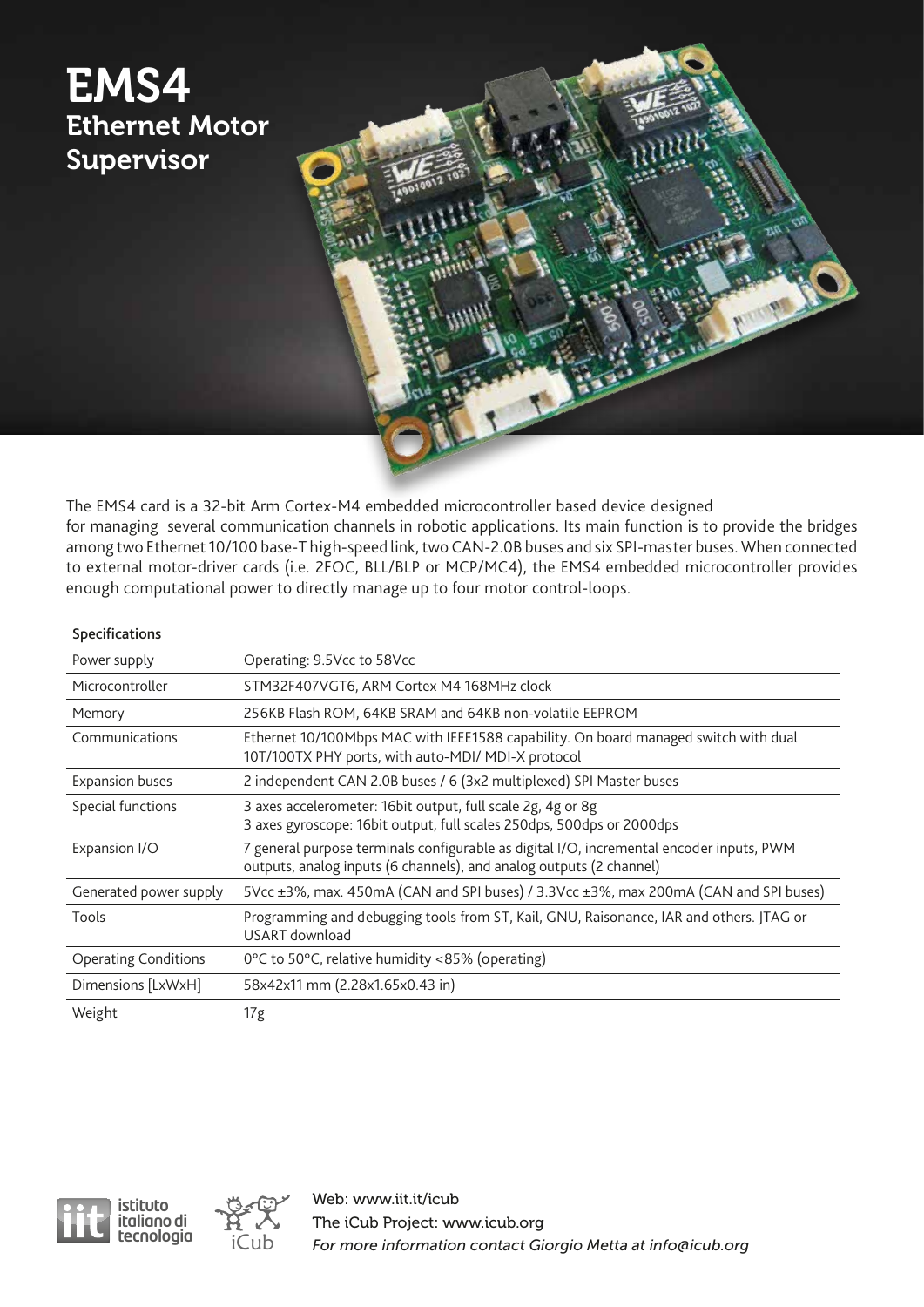

The CFW-002 board is PC104+ standard expansion card directly connected to the PC104+ bus. The board has 10 CAN Bus 2.0B links, 2 IEEE 1394 (Firewire) high speed ports, one stereo microphone preamplifier and a single D-Class speaker output.

The CFW-002 is designed to operate with the PC104+ CPU (Linux based). The device drivers are available for Linux (2.6.x kernal) which enable high bandwidth, low latency data stream towards and from the PC104+ card.

| Specifications |
|----------------|
|----------------|

| Power supply                         | 3.3V,5V and 12V                                                                                       |
|--------------------------------------|-------------------------------------------------------------------------------------------------------|
| Communication                        | 10x ESD-protected CAN Bus ports, 1Mbps.<br>2x Firewire 400mbps IEEE-1394 compliant ports<br>33MHz PCI |
| Audio PA maximum power               | 920 mWatt over 8 ohm                                                                                  |
| Audio LNA SNR                        | 74dB                                                                                                  |
| Audio PGA regulation                 | 7-step software controlled                                                                            |
| Onboard RAM for<br>CAN packets FIFOs | 128Kbits                                                                                              |
| Microcontrollers                     | 2X Infineon XC2287/XC2287M, up to 80 Mhz clock                                                        |
| OS support                           | Linux 2.6.X custom device driver                                                                      |
| PC side connection                   | Standard PC104+33Mhz PCI connector                                                                    |
| Operating conditions                 | 0 to 50°C, humidity <85% without condensation                                                         |
| Dimensions [LxWxH]                   | 96x116x13                                                                                             |
| Weight                               | 72 g                                                                                                  |